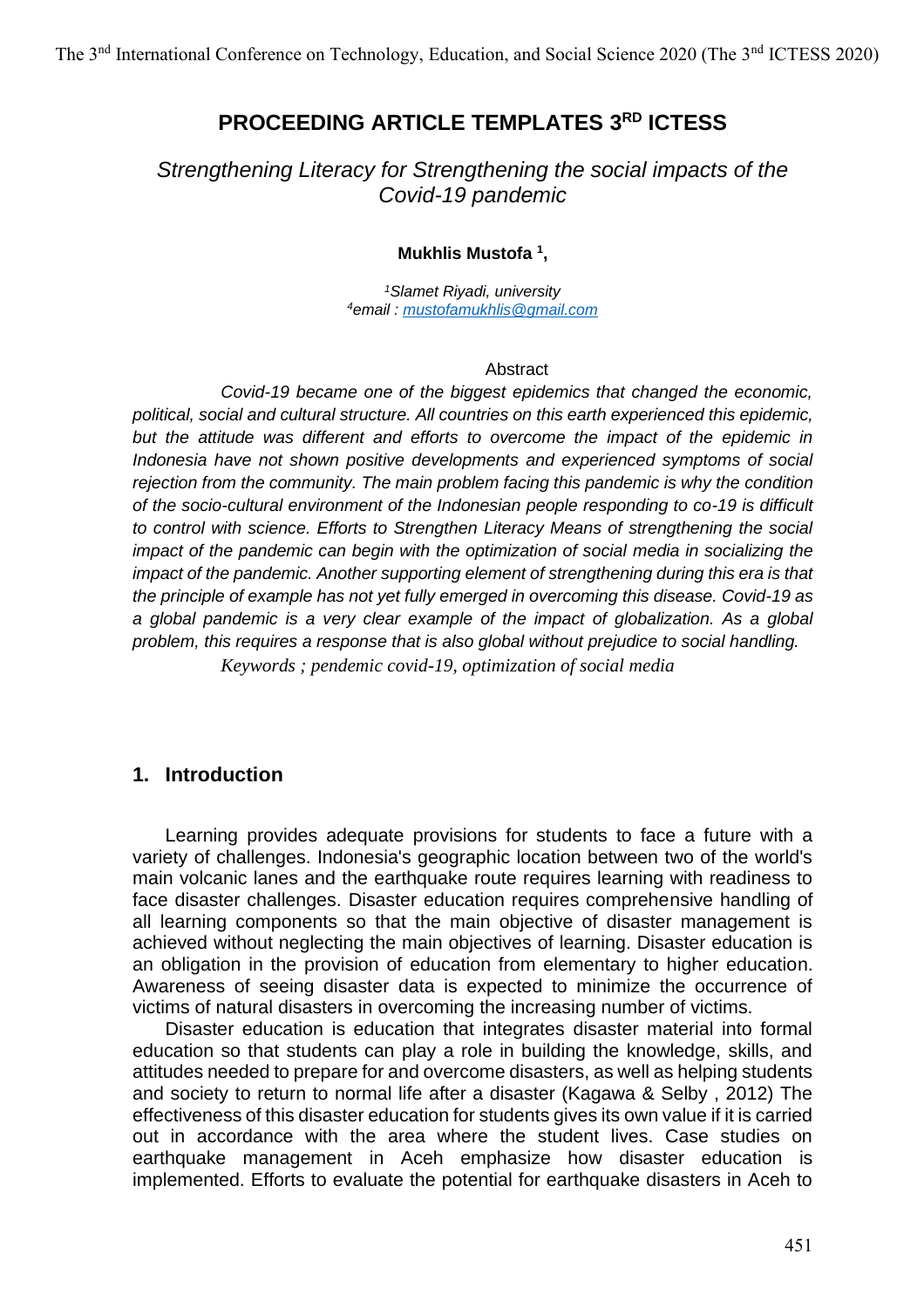develop a conceptual model to increase the resilience of coastal communities and schools serve as central community locations for group meetings and activities (Suryani et al., 2015)

The characteristics of disaster areas in Indonesia have a consequence that students' knowledge of the areas where students live is needed to support disaster learning. Regional knowledge is needed in planting disaster response in an area (Peng & Wang, 2019). Regional knowledge is needed considering the territorial characteristics of a disaster between one region and another require different handling. This difference in handling affects learning activities carried out in a disaster-prone area. Areas prone to eruption hazards Indonesia's territory is full of volcanoes, providing a lot of empirical experiences about disaster events that cause victims. From this experience, local people generally have local knowledge and wisdom in predicting and mitigating natural disasters in their area. This local knowledge is obtained from experiences as a result of interacting with the environment. For example, people who live on the slopes of Mount Merapi, in Central Java, have the ability to predict the possibility of an eruption.

These characteristics of disasters provide consequences for implementing a disaster curriculum that applies to an area. The implementation of the disaster curriculum is a consequence of disasters that occur in a region (Mutasa & Munsaka, 2019). The implementation of the disaster curriculum is to strengthen the character of students in perceiving the area where they live.

### **2. Literature Review**

#### . 1. Disaster education

The mandate of Law No. 20 of 2003 on the National Education System, education has an important role in shaping the next generation who are intelligent and reliable in the implementation of national life development. Education requires the parties involved in it to participate in achieving optimal educational outcomes. Learning as the art of presenting and cultivating the intelligence of students has a variety of determinants of success. Internal and external factors of learning are very influential on the achievement of these learning objectives. Teacher competence, learning infrastructure, teacher and student motivation to determine educational policies affect all sides.

Entering the world of children's education requires attention to this age group in solving problems that occur in the surrounding environment. The development of children with all their dynamics fosters strong perceptions and memories in the future. The challenge of disaster for children is that children are one of the most vulnerable groups at risk of being affected by disasters (PP No 21, 2008). The vulnerability of children to disasters is triggered by a limited understanding of the risks around them, which results in a lack of preparedness in facing disasters. Based on data on disaster events in several areas, many victims due to disasters are school-age children, both during school hours and outside school hours. This shows the importance of knowledge about disasters and disaster risk reduction from an early age to provide understanding and direction of steps that must be taken when a threat occurs in the vicinity to reduce disaster risk (Sunarto, 2012)

Disasters can have an impact on the weakening of the economy and government resilience. Disasters can also have an impact on the world of education. Losses to school elements such as teachers and students, teaching and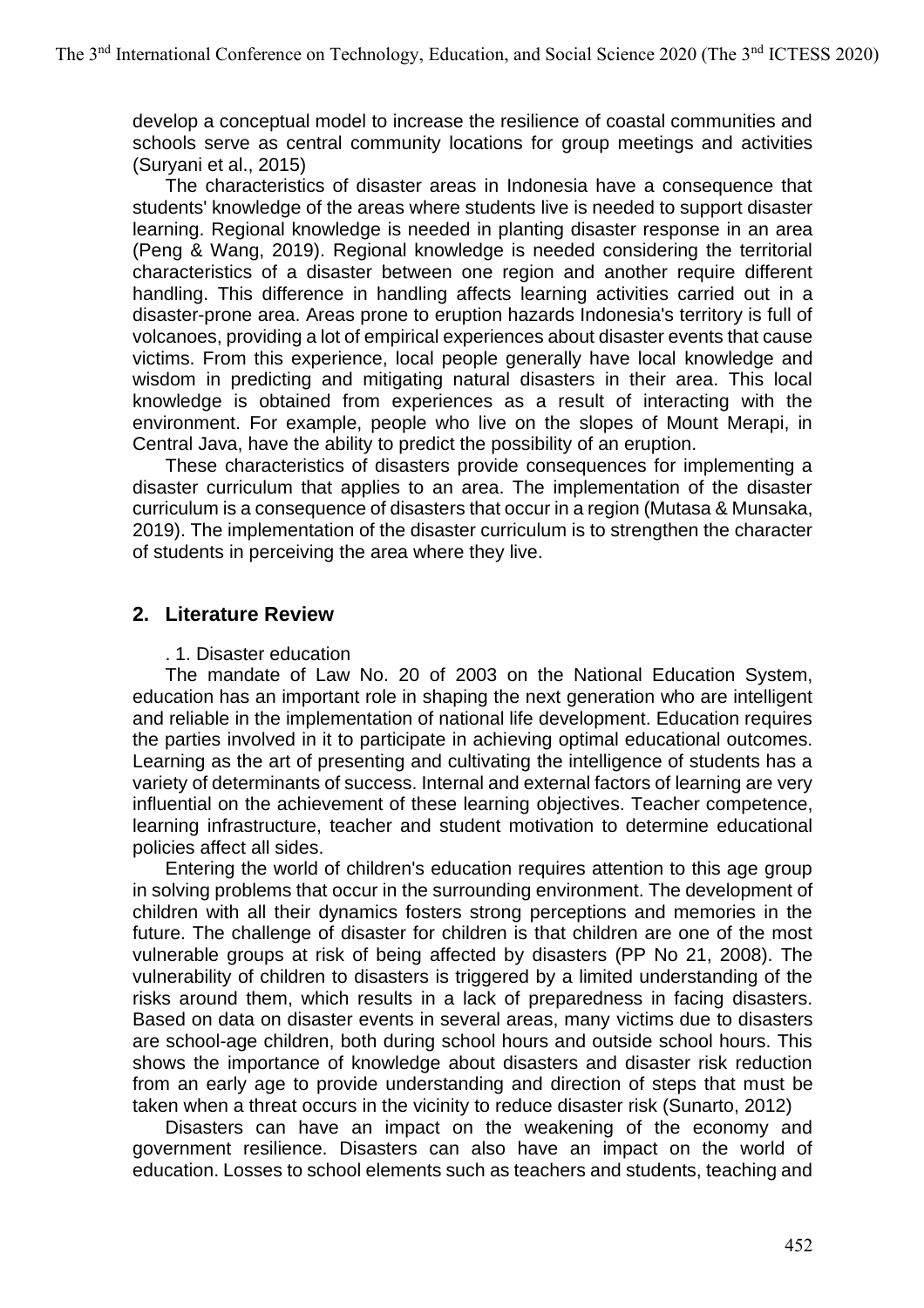learning processes, property, and provision as a result of the disaster, put the future of millions of young people at risk. Cessation of education due to conflicts and natural disasters is the main cause of the exclusion of children and young people from the education path (Pereznieto and Harding, 2013). The deprivation of their right to education takes away their opportunity to develop themselves to get out of poverty and marginalization (Pereznieto and Harding, 2013). Therefore, natural disasters affect children and young people. The disaster caused many schools to be damaged or destroyed. The number of schools that were destroyed or damaged during the earthquake and Tsunami in Aceh (2004), the Yogyakarta earthquake (2006), the eruption of Mount Merapi (2010), and other natural disasters resulted in the interruption of teaching and learning activities. This shows that disasters cannot be avoided, but communities can prepare to reduce the dangers of disasters.

2. Perceptions of disaster education

Perceptions of disaster education are needed in harmonizing learning activities carried out by students (Audley & Jović, 2020). The alignment of learning with the environment where students live is related to the potential that appears in student interactions with the surrounding environment. The harmony of the environment in which students live reflects developmental differences in social, cognitive, and metacognitive awareness among students at various developmental ages in a particular school. Overall, these findings explain the congruence and tension of the socialization of pro-social values in elementary schools, value development indirectly provides learning environment for students proportionally.

A school disaster can be defined as any event that causes a turning point, often suffering, stress, or physical and / or psychological dysfunction (Reeves, Kanan et al., 2010). (Renninger et al., 2019) Disaster Preparedness School (SSB) includes the development of procedures and actions within schools to facilitate coordination and response that is swift and effective when a disaster occurs (OSDFS, 2007). SSB includes pre-establishment of command posts, evacuation areas, disaster teams and their roles, equipment and equipment preparation, simulations and preparedness practices with multi-agency partners (IFC, 2010). Indirectly, SSB is a school that has the ability to deal with disasters in its surrounding environment as measured by disaster management plans (pre-disaster, emergency disaster, and post-disaster), logistics, security in the learning environment, infrastructure, emergency system, operational procedures that have been standardized, and early warning system (KPB, 2011).

The effectiveness of disaster defense is related to school readiness in anticipating any potential forms of disaster that arise (Stough & Lee, 2018). Perception of the school. Six overarching factors were found in the thematic synthesis of findings. First, school safety practices apply whenever children are under the supervision of school personnel, making knowledge of emergency procedures in various types of school settings important. Second, the elements that put school children at risk also place school personnel at risk. Third, teachers and school administrators must be trained and knowledgeable enough to make independent decisions in emergency situations. Fourth, children must be aware of emergency procedures so that they can take independent action, bearing in mind that teachers are also at risk during disasters. Fifth, most school disasters can be prevented through the construction of safe schools. Finally, it is the responsibility of policymakers to ensure schools are safe learning environments for children. By participating in and advocating for a culture of preparedness, education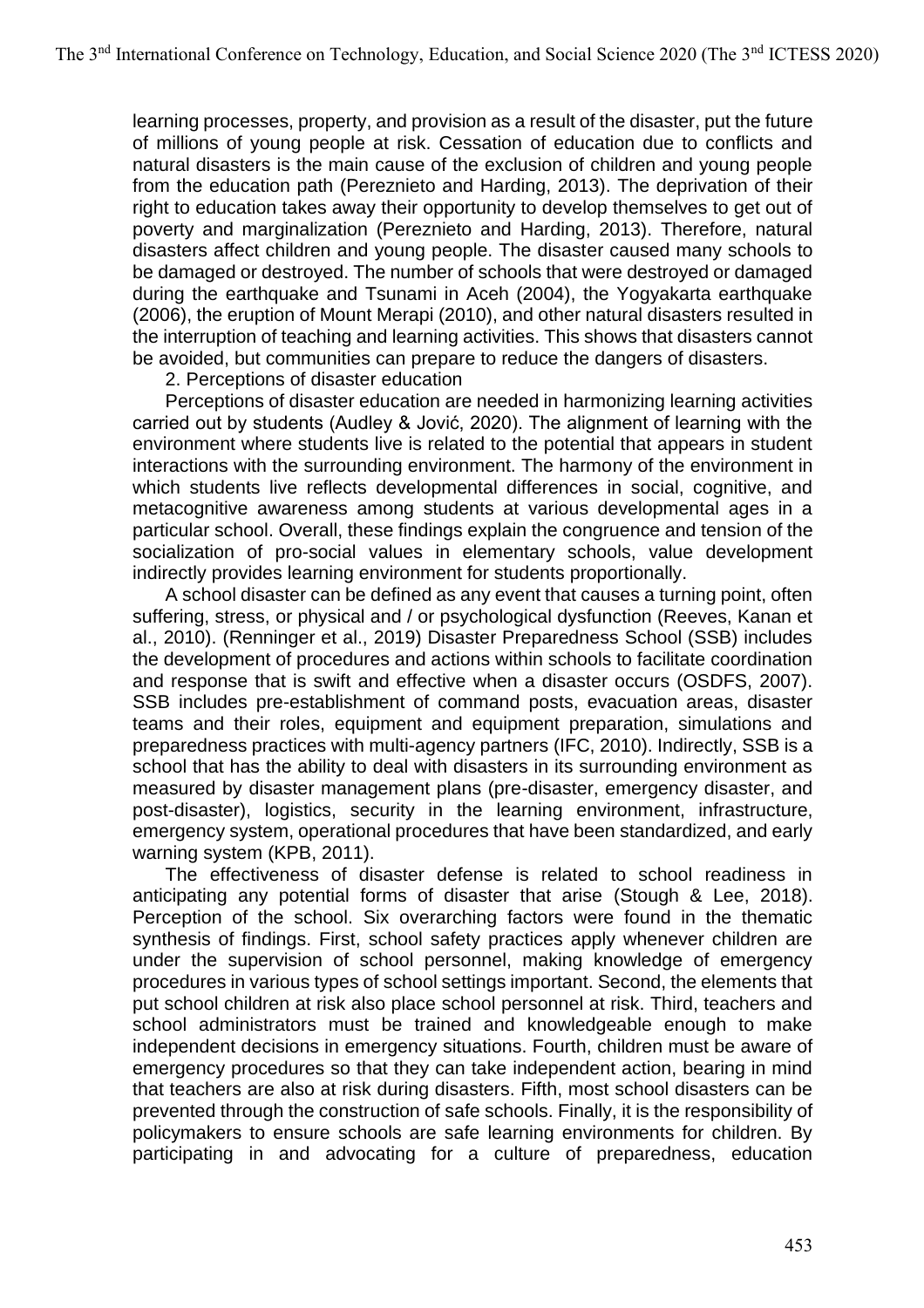policymakers can better protect school children, as well as school personnel, in disaster situations..

### **3. Research Methods**

This article is prepared using the library research method. Library research is a type of research conducted using literature (literature), which can be in the form of reference books, reports of research results by previous researchers, or scientific articles (Blaxter, 2010). Sources of data are divided into main and additional ones from scientific articles in journals, research reports, and reference books related to hate education, character education, social studies learning, and learning in elementary schools. The data collection technique is documentation. The analysis technique in this research refers to the qualitative descriptive analysis technique.

### **4. Result and Discussion**

Learning at the elementary school level (SD) is very crucial in the development of student intelligence as well as an initial milestone in the formation of student character. The development of attitudes, abilities and basic skills needed by students to live in society is presented during the learning process. Education is deliberative in the sense that society transmits and perpetuates the idea of a good life that comes from fundamental public beliefs about the nature of the world, knowledge and values. Therefore, a reorientation of the scientific basis of education is needed which is concerned with human values, something that has so far escaped attention due to a lack of study of the cultural foundations of education. The virtue of education should not be reduced to superficial matters, as is the case now in the standardization regime, thus ignoring the lofty goal of education itself, namely civilizing education (Suratno, 2010).

Putu Eka Suarmika, Erdi Guna Utama (18-24 2017) stated that the nature of ethnopedagogy, the main element is the local wisdom of the community which is integrated into education. Local wisdom or local wisdom can be understood as a collective understanding, knowledge, and wisdom that influences a decision to resolve or overcome a life problem. Local wisdom-based disaster mitigation education can be implemented in the 2013 Curriculum by (1) identifying local wisdom in disaster mitigation, and (2) integrating it into learning. From an early age, children are approached by disasters and protect and treat the environment well, it will form children who are resilient in facing disasters and love the environment for a sustainable life. Early disaster management can be anticipated by affirming local wisdom that encourages the learning process carried out in student-teacher interactions. since early stage. This increased awareness from an early age has become the key word for the success of disaster learning (Petrović et al., 2020) The theory behind environmental effects suggests that the spatial context of people has the potential to influence individual outcomes at various scales and geographies. environmental effects need to break away from the 'tyranny' of the environment and consider alternative ways of measuring the wider social context of society, by placing individuals individually in the approach of this approach. The mechanism for publishing local wisdom in the form of a house on stilts can be a concrete example that applies in some parts of Indonesia.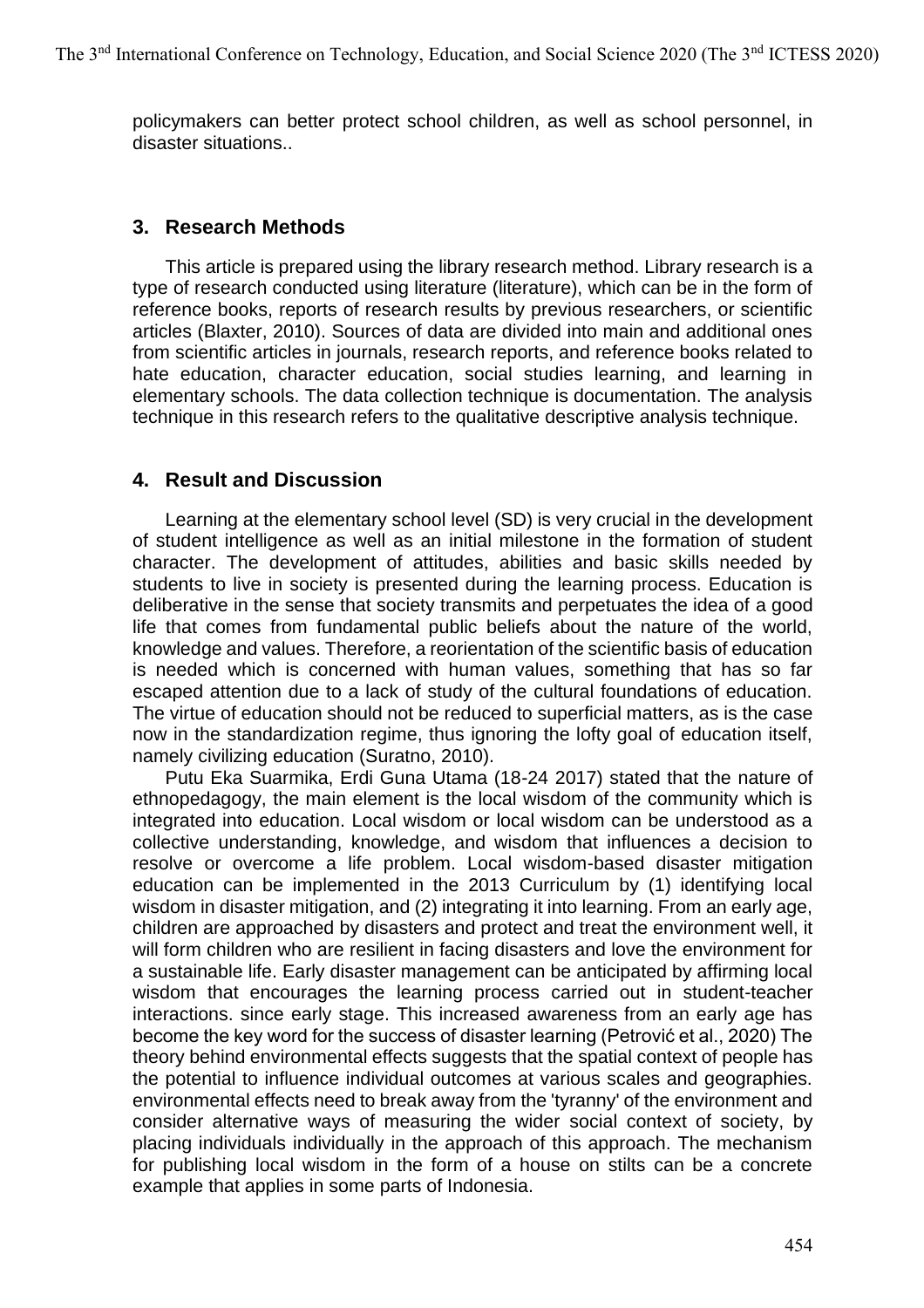Disaster preparedness prevents the recovery of community conditions due to disasters early (Di Pietro, 2018) The empirical results show that this natural disaster reduces the likelihood of students graduating on time and slightly increases the likelihood of students dropping out of school. While post-disaster measures (eg reestablishment of educational activities in temporary locations) tend to reduce the impact of these events, disruption in the learning environment and mental trauma suffered by students after the earthquake may worsen their condition. academic achievement. The role of finance education is based on providing a separate understanding of how to perceive natural disasters so as not to cause systemic impacts that are detrimental to students and school residents.

The process of discussing the Disaster begins with the identification of disasters with all the accompanying elements and the implementation of facing them in all conditions. Planting this disaster requires handling how effective discussion is for the meaningful role of all elements of life. As a country with enormous potential for disasters, Indonesia needs to implement a disaster curriculum in educational institutions so that students have knowledge and insight into disasters. This disaster education has the common goal of providing an overview and reference in the disaster preparedness learning process.

Students' pedagogical readiness should be carried out with equal proportions (Kitagawa, 2017). Disaster preparedness and 'public pedagogy' have been broadly defined and used to varying degrees. Readiness has been addressed in disciplines such as civil engineering, disaster sociology, public health and psychology, rather than education. Recently, questions about preparedness learning and teaching have been increasing in the field of education. Several preparedness education positions in the field of public pedagogy. However, conceptual discussion of how and why the two fields are linked has been limited. The main aim of this paper is to fill this gap by drawing on the public pedagogical literature that conceptualizes 'public' and 'pedagogy'. In doing so, this paper attempts to respond to calls to overcome the limitations of pedagogy.

The anticipation of disaster in students is enforced considering the potential for this huge victim to fall (Cooper, 2019). The types of disasters that can affect early childhood classrooms, which deserve more attention during teacher preparation. In short, natural phenomena such as earthquakes, earthquakes and hurricanes, as well as man-made events, such as fires and, particularly, school shootings. They are almost always unpredictable and occur in real time. Without question, they need direct, direct, and complete commitment from the teacher. The second type is a disaster that has passed, but requires a focused and specialized curriculum, when children return to school. It is important that early childhood teachers as "first responders" or "helpers" during and after disasters are discussed, along with best practices related to "meaning pedagogy" during these times.

Motivation to adopt innovative communication and e-learning practices in educational settings can be stimulated by events such as natural disasters. Educational institutions in the Pacific Rim cannot avoid the possibility of a natural disaster that could close one or more buildings on campus and affect their ability to continue with current educational practices. Overview of innovation at the University of Canterbury in New Zealand, the drive to innovate was a series of seismic events in 2010 and 2011. This paper presents findings from a study that identified resilient practices in these organizations, who are 'late adopters' of e-learning. The findings suggest that the combination of using social media and e-learning to support teaching, learning, communication, and related organizational practices fosters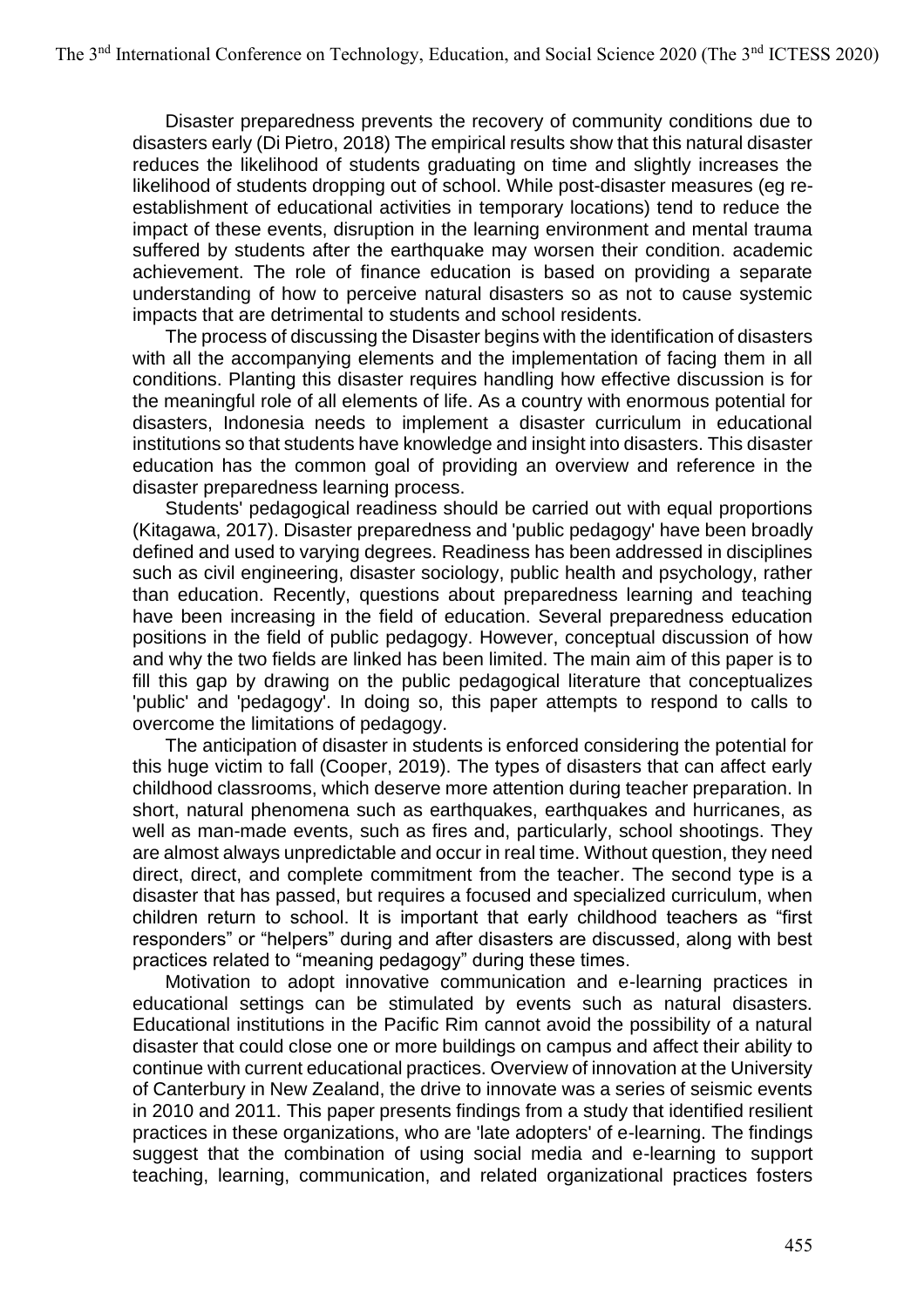resilience for students, staff, and organizations in times of crisis. The recommendations presented are relevant for all educational organizations that could be affected by a similar event (Tull, 2017)

Teacher environmental and disaster awareness is very important for disaster education. Teaching of several natural disasters due to climate in the Environmental Problems course at education faculties in Turkey is carried out using the Problem Based Learning (PBL) approach supported by Game Instructional Geocaching (IGG). Geocaching is a location-based digital game where players hide boxes and then share their coordinates online. Other players can find it with GPS. IGG is an educational game played with small groups of students designed by the teacher. This study aims to show how IGG activities are carried out outside the classroom with the PBL approach applied and the IGG results. Instrumental case study design was used with a group of 19 teacher geography candidates selected by convenience sampling method. Students' views on IGG were determined by an open questionnaire and their behavior was determined by the out-of-class observation form. Student performance is evaluated through the IGG portfolio. Document analysis for survey and portfolio data; Descriptive analysis for observations was carried out. These findings revealed that students' problem solving skills improved and they learned to use GPS technology; IGG contributes to the development of their environmental awareness and disaster awareness by increasing motivation. In addition, several strategies for game practice emerged. IGG facilitates students' PBL processes and is evaluated as a geography game by students. (Adanali & Alim, 2019)

The existence of the three goals of KDP is achieved in the learning process carried out by the teacher. In essence, even though learning is carried out in the development of hatred education, the cultivation of positive values in students in strengthening character education is still carried out based on the principles of strengthening character education that have been determined. education related to disaster resilience requires the involvement of all parties, including schools, parents, communities, and other ministries / agencies. Previously, the Ministry of Education and Culture had collaborated with the National Disaster Management Agency (BNPB) in preparing modules and providing life skills training. (Republika 2018) "Schools or teachers must also collaborate with BNPB. So actually quite a few meetings. We will see, which ones are sufficient by providing information and knowledge, and which ones need to be equipped with special skills or skills such as disaster. That (disaster education) requires special skills that are trained to students, "in the 2013 curriculum, disaster education has also been integrated with several subjects. One special theme that discusses disasters covers completely how to respond when a disaster occurs..

## **5. Conclusions and suggestions**

The results of this study are (1) Disaster-based character education provides students with the ability to face actual students in facing learning challenges (2) Disaster-based character education equips students so that they have certain knowledge and life skills so that they can become good citizens

### **References**

Using Harvard-APA Style 6<sup>th</sup> edition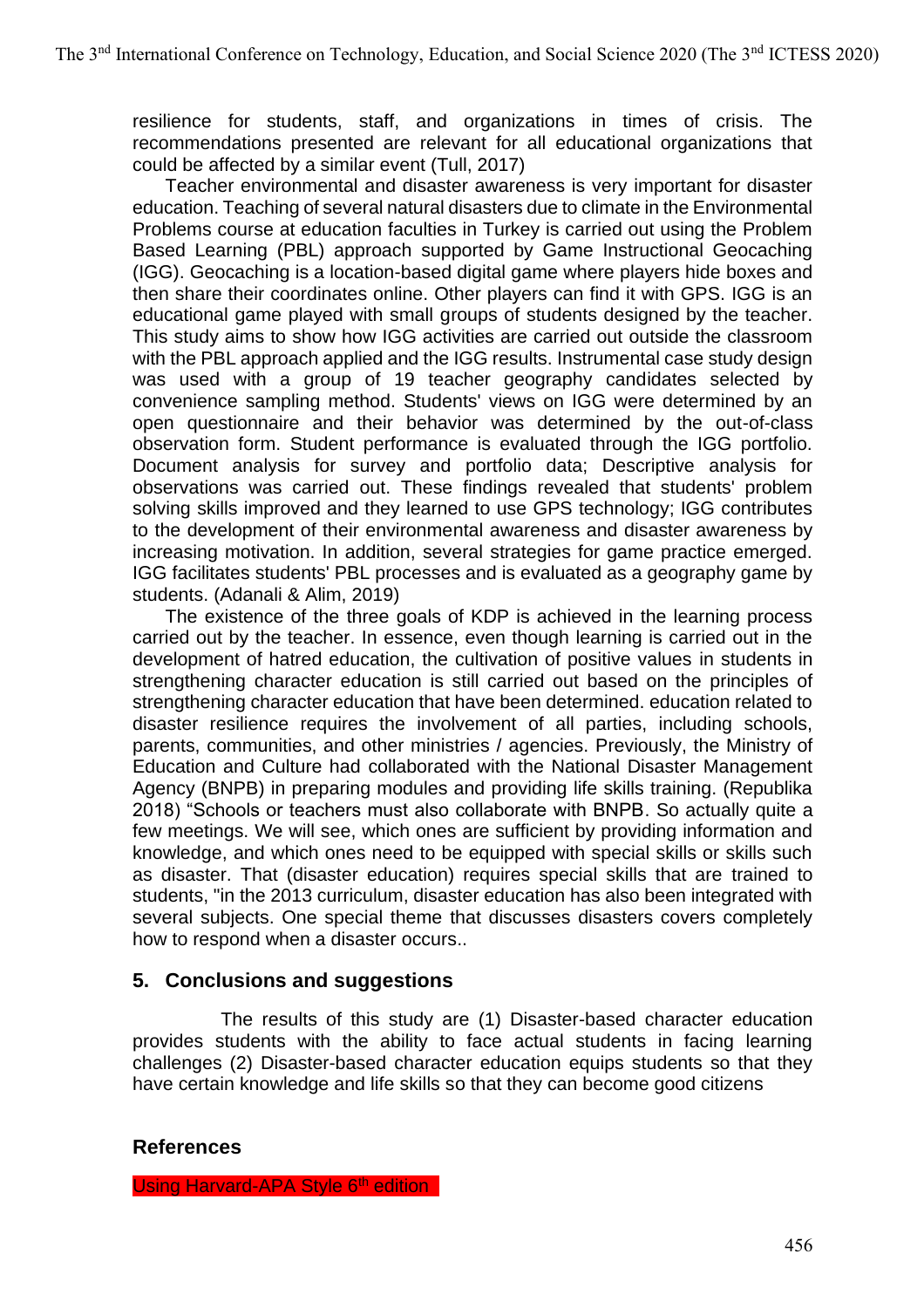Adanali, R., & Alim, M. (2019). The students' behaviours at the instructional geocaching applied in problem-based environmental education. *Review of International Geographical Education Online*, *9*(1), 122–148. https://doi.org/10.33403/rigeo.573478

Audley, S., & Jović, S. (2020). Making meaning of children's social interactions: The value tensions among school, classroom, and peer culture. *Learning, Culture and Social Interaction*, *24*(October 2018), 100357. https://doi.org/10.1016/j.lcsi.2019.100357

Blaxter, L. (2010). How to research. McGraw-Hill Education (UK).

Dapur Ilmiah, (2018). "Penelitian Literatur" (<http://dapurilmiah.blogspot.co.id/2014/06/> penelitian-literatur.html), diakses tanggal 25 Januari 2018.

- Cooper, P. M. (2019). Preparing early childhood teachers for real-time and postdisaster classrooms: invisible capes and specialized planning. *Journal of Early Childhood Teacher Education*, *40*(2), 197–204. https://doi.org/10.1080/10901027.2019.1607634
- Di Pietro, G. (2018). The academic impact of natural disasters: evidence from L'Aquila earthquake. *Education Economics*, *26*(1), 62–77. https://doi.org/10.1080/09645292.2017.1394984
- Kagawa, F., & Selby, D. (2012). Ready for the Storm: Education for Disaster Risk Reduction and Climate Change Adaptation and Mitigation 1 . *Journal of Education for Sustainable Development*, *6*(2), 207–217. https://doi.org/10.1177/0973408212475200
- Kitagawa, K. (2017). Situating preparedness education within public pedagogy. *Pedagogy, Culture and Society*, *25*(1), 1–13. https://doi.org/10.1080/14681366.2016.1200660
- Mutasa, S., & Munsaka, E. (2019). International Journal of Disaster Risk Reduction Botswana and international policies on the inclusion of disaster risk reduction in the school curriculum : Exploring the missing link. *International Journal of Disaster Risk Reduction*, *40*(April), 101271. https://doi.org/10.1016/j.ijdrr.2019.101271
- Peng, J., & Wang, Y. (2019). *Linking spatial differentiation with sustainability management : Academic contributions and research directions of physical geography in China*. https://doi.org/10.1177/0309133319878107

Petrović, A., Manley, D., & van Ham, M. (2020). Freedom from the tyranny of